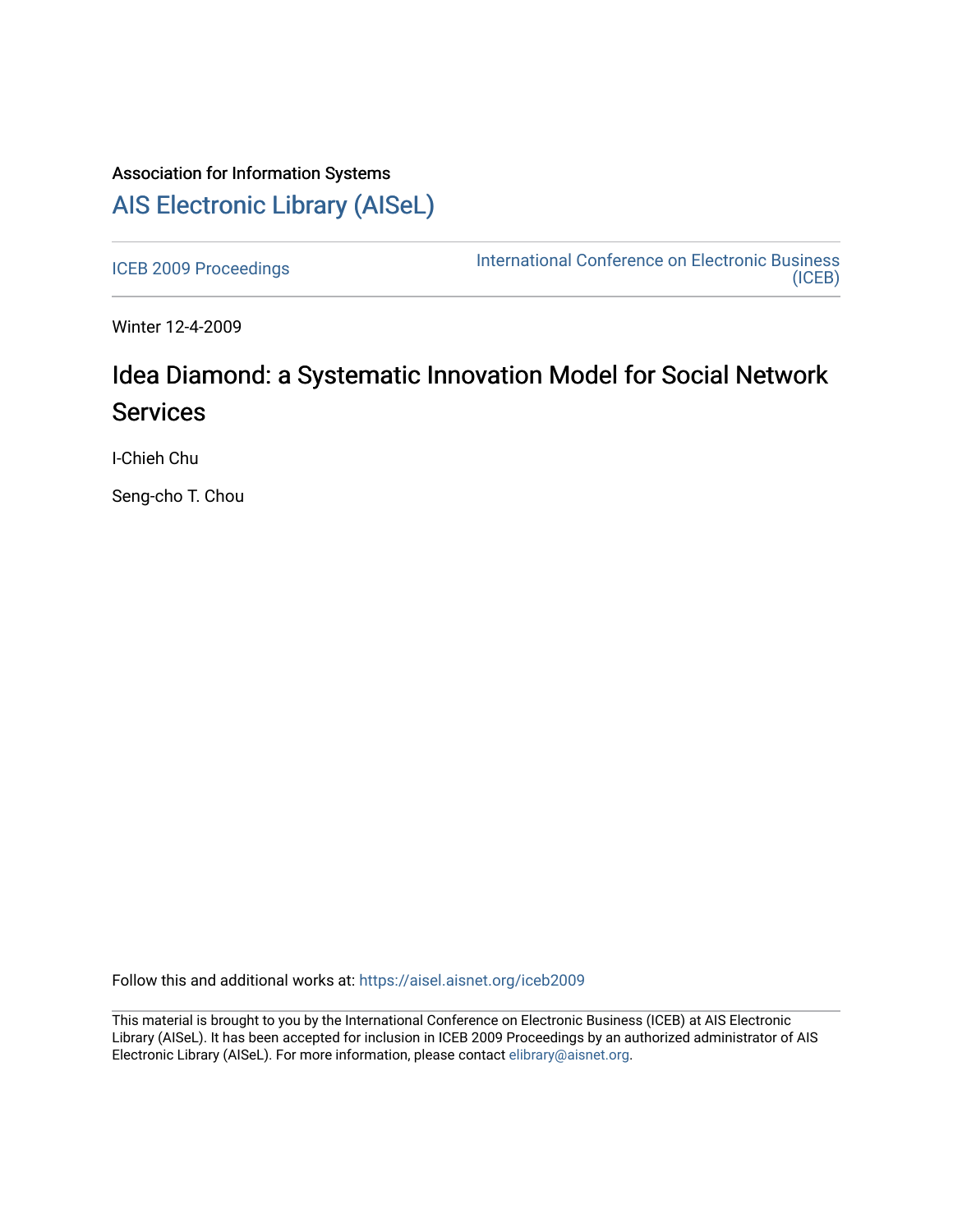## **IDEA DIAMOND: A SYSTEMATIC INNOVATION MODEL FOR SOCIAL NETWORK SERVICES**

I-Chieh Chu<sup>1</sup> and Seng-cho T. Chou<sup>2</sup> Global MBA, College of Management National Taiwan University, Taiwan <sup>1</sup>jicchu00@gmail.com; <sup>2</sup> chou@ntu.edu.tw

## **Abstract**

Social network service (SNS) – the web-based interaction tool introduced in late  $20<sup>th</sup>$  century – has become increasingly popular in modern life. The SNS providers' capability of launching a 'killer application', i.e., an attractive interface that motivates user engagement and stickiness, plays a crucial role in surviving the keen competition in the SNS market, and the development of such a service requires rapid and continuous innovation practice. This study proposes an IDEA Diamond model that aims to help SNS providers effectively develop (through a well-defined process and systemized methods/tools) new services that can meet user needs and deliver exceptional user experience.

**Keywords:** social network service (SNS), new service development (NSD), service engineering, service experience engineering (SEE), service innovation, killer application, user experience

## **Introduction**

SNS is a web-based service via which users can manage their social network by selectively revealing their own profile and viewing others' despite time or space limitations. Since the inception of BBS (bulletin board system, the earliest recognizable SNS) in the 1980s, prominent SNSs such as *Wretch* (Taiwan/1999), *Cyworld* (Korea/2001), *Skyblog* (French/2002), *Facebook* (USA/2003), *Mixi* (Japan/2004), *Twitter* (USA/2006) and *Kai-Xin* (China/2008) have arrived sequentially to buttress the sensational utilization of social network websites around the world. SNS allows users the freedom to 'articulate and make visible social networks' [1], which reinforces users' sense of connection with other friends and thus their loyalty to the service.

Many SNS providers are seeking a 'killer application' that effectively boosts user volume, but no SNS provider can guarantee which application would 'kill' and how to make it happen. A question is therefore raised: *Is there a systematic service innovation methodology that SNS providers can adopt to better understand what users want and, hence, engender the most desired 'killer application'?* 

Available literature on service innovation

contains *new service development* (NSD), *service engineering*, and *service experience engineering* (SEE). NSD aims to, based on a deep understanding of customer needs, offer customer-centric, quality services via a predefined set of activities that moves the project from the idea stage to final launch [2-15].

Although a large amount of NSD research has been accumulated, many service firms still lack strategic focuses, development competencies and appropriate organizational structures for service innovation in practice [15-18]. German scholars, deeming NSD purely marketing-oriented and unable to provide concrete methods/tools for implementation, coined a technical-methodological approach – service engineering. Service engineering borrows existing engineering know-how from traditional product development in the manufacturing sector to offer predefined guidelines, clarified order of activities, rigidity and situation-specific flexibility that help boost service development efficiency [19].

Most service engineering research results are kept in the database of the German industrial design institute Fraunhofer IAO, whose research activities focus on 1) planning a strategy aligned to the competitive environment and the market, 2) organizing future-oriented technology deployment structures, and 3) identifying advanced ICT systems suitable for companies in industry and the service sector [20]. A ServLab was founded in 2006 to offer multi-faceted solutions for industrial upgrades from 'High-Tech' (generic product development) to 'High-Touch' (integration of 'soft factors' such as human resources and customer interaction in service development). Figure 1 exhibits the service engineering process at Fraunhofer IAO.

| idea<br>management  | requirements<br>analysis | service<br>concept | service<br>implementation   | market<br>introduction        |
|---------------------|--------------------------|--------------------|-----------------------------|-------------------------------|
| collection of ideas | external<br>requirements | product model      | product<br>implementation   | Susan<br>test                 |
| evaluation of ideas | internal<br>requirements | process model      | process<br>implementation   | roll-out                      |
|                     |                          | resources model    | resources<br>implementation | <b>SUCCeSS</b><br>control     |
|                     |                          | marketing concept  | marketing<br>implementation | Source:<br>Meinen, Barth 2002 |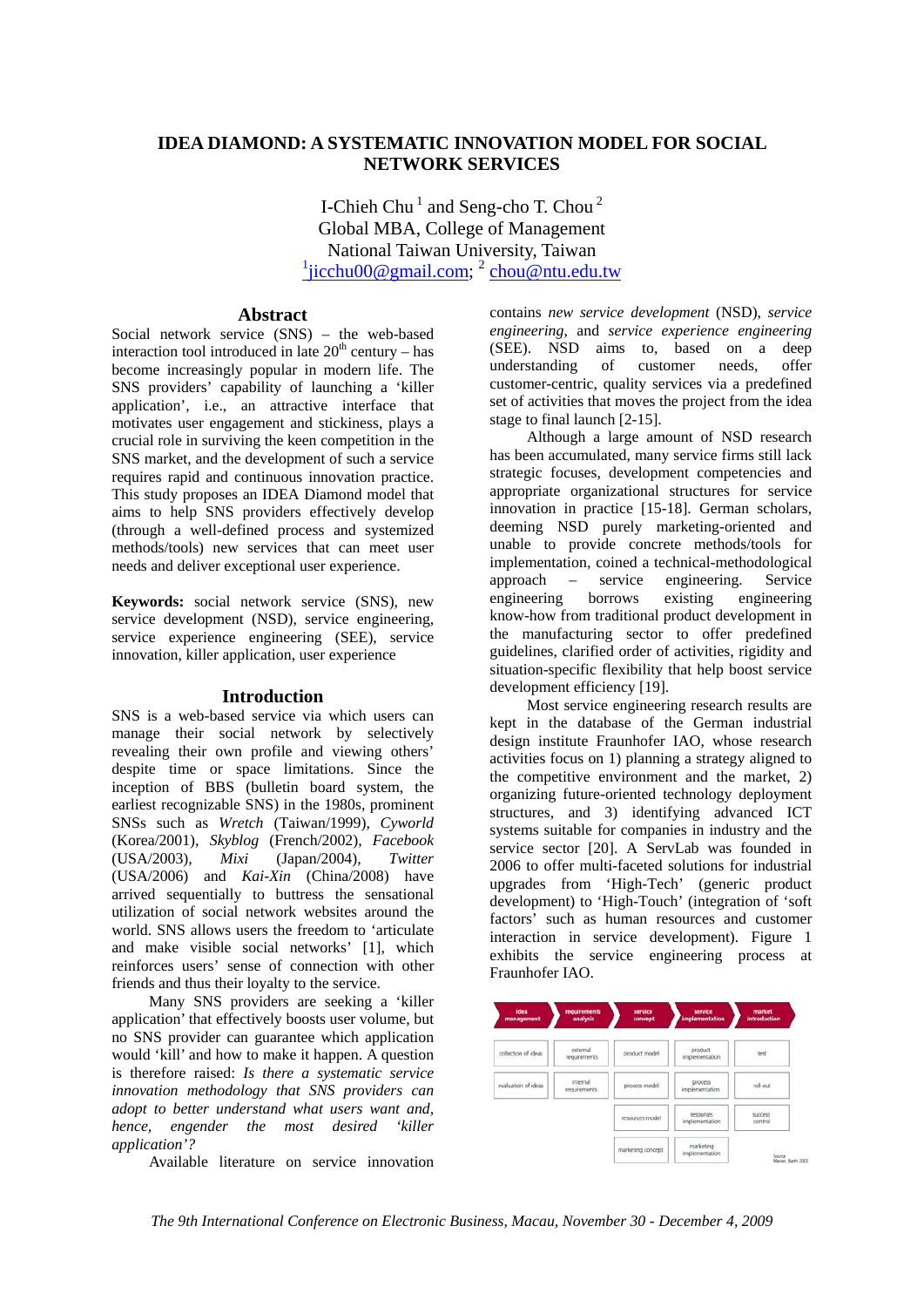#### **Figure 1. Service Engineering at Fraunhofer IAO**

Another reputable service innovation institute is the American global design/ innovation consultancy IDEO. Founded in 1991 by David Kelley, IDEO has helped numerous companies deliver memorable user experiences and refine the experience delivery system via its *design thinking* (Figure 2) approach, which 'uses the designer's sensibility and methods for problem solving to meet people's needs in a technologically feasible and commercially viable way' [21].



**Figure 2. IDEO's Design Thinking Approach** 

To further enhance the mechanism of service development, the Institute for Information Industries in Taiwan incorporated Fraunhofer IAO's service engineering technique with IDEO's user experience analysis to construct a systematic service innovation methodology – the *service experience engineering* (SEE).

SEE divides service innovation process into three phases: 1) FIND, 2) InnoNet, and 3) Design Lab (Figure 3), with an ultimate goal of creating memorable service experience for users. Pine and Gilmore (1998) state that experiences represent the next step in the evolution of economy [22]. Design of experience involves a considerable amount of user interaction. SEE, hence, provides solid methods/tools for service providers to explore user concerns and improve the service itself and the service delivery system accordingly.

SEE can be considered the most full-fledged service innovation model for the moment, but its enormous architecture may cause implementation difficulty for practical users. In addition, available SEE-related documents neither give instruction on the methods/tools utilization nor categorize them by situation-specificity. Additional effort is required to translate the SEE framework into a more user-friendly action plan.

To overcome the insufficiencies of current service development models, a more

inter-disciplinary, comprehensive and practical methodology must be built to help SNS providers boost innovation success rate. This need triggered the formulation of a new service innovation framework – the *IDEA Diamond*.



**Figure 3. SEE Framework** 

This qualitative study examines the IDEA Diamond's feasibility in helping SNS providers deliver a 'killer application' and identifies variables (e.g. drivers, constraints, obstacles) that would affect the effectiveness and consequence of IDEA Diamond implementation. Approaches that optimize the IDEA Diamond's value-add will also be sought. The IDEA Diamond was implemented with an established SNS provider on a trial basis and the process was documented as a case study.

## **IDEA Diamond**

The IDEA Diamond consists of four stages – Investigation, Decision-making, Execution and Assessment (the name IDEA is the acronym of these four stages). User feedback collected in the final (Assessment) stage may identify more unmet market demand, spot new business opportunities and thus initiate another cycle of service innovation. Therefore the conceptual framework is represented with a diamond shape (Figure 4). The heart of the diamond is a *theme* that guides the entire service development process. It can be perceived as a *motif* on top of which the composition of a new service is built, or a *mission statement* that leads the innovation activities toward a singular goal without deviation. The execution of IDEA Diamond could be an iterative instead of a linear process despite its predefined order: *Investigation*  $\rightarrow$  *Decision-making*  $\rightarrow$  *Execution*  $\rightarrow$  *Assessment.* 

The concept of 'diamond' is inspired by Porter's Diamond Model (1990). Every innovative idea can be viewed as a diamond in the rough. The purpose of building the IDEA Diamond is to transform innovative ideas into profitable service products, and such process resembles cutting a rough gemstone into a valuable jewel.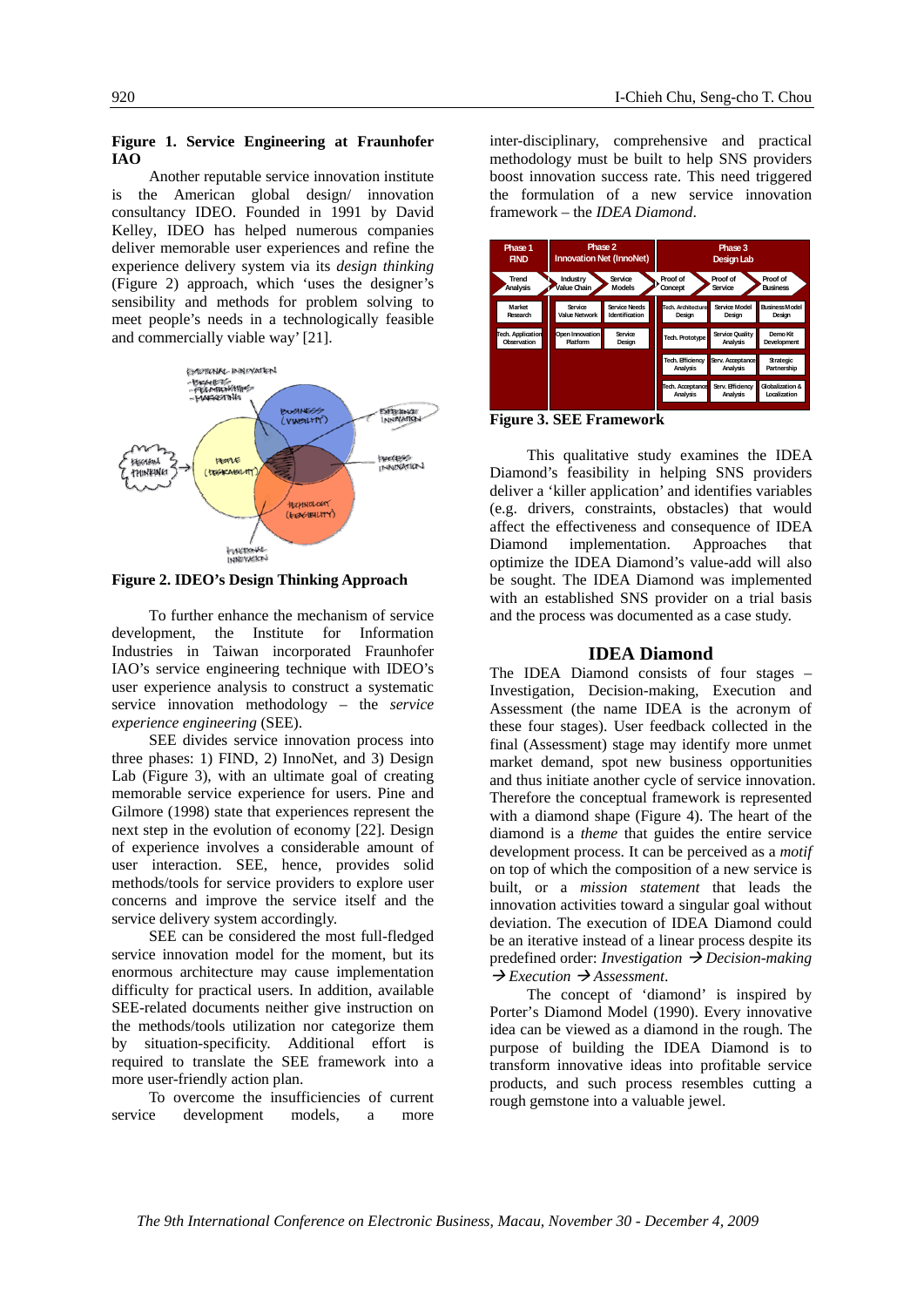



**Figure 5. IDEA Diamond with Process Steps** 

The IDEA Diamond, consolidating prominent NSD theories, splits the innovation process into 10 steps. Figure 5 illustrates how the 10 steps are assigned to the appropriate stage. Each process step aims to answer one or more key questions. Practical methods/tools from SEE and other available literature are adopted to help find answers and solutions. Flexibility remains in the selection of methods/tools to accommodate the executor's resource, time and knowledge constraints. A review meeting takes place at the end of each process step to assess the feasibility of selected methods/tools and the implementation efficiency.

Unlike the product development activity in manufacturing that depends heavily on internal R&D staff, service innovation treats customers as a key source of information and creativity [23,24]. Customer involvement thus plays a significant role in IDEA Diamond implementation. In addition to interviews and surveys, IDEA Diamond encourages potential users to contribute more to

new service development and management by actively participating in idea generation, service design, prototyping, product testing and trouble shooting [25].

The next section provides an overview of the IDEA Diamond's 10 process steps, 18 key questions and recommended methods/tools, with a description of each step's major task.

## **STAGE I. INVESTIGATION**

#### **Step 1. Business Strategy Development**

#### **Key Question(s)**

- *1.1 Does the innovator have macro-economic insight, i.e., a thorough understanding of the megatrend and the competitive environment?*
- *1.2 What are the short--term and intermediate goals of this service innovation project?*
- *1.3 What resources are available?*
- *1.4 What is the most cost effective way to systemize the subsequent set of service innovation activities?*

#### **Suggested Methods/Tools**

- Trend Analysis<br>•  $*$ <sup>8</sup> Xtrategy Chara
- \*\*Strategy Chart
- \*\*Five Forces Analysis (Porter, 1979)
- \*\*Resource Planning

(Note: Tools with \*\* sign are NOT from SEE.)

## **Major Task Description**

In this step, the innovator must:

- 1) Rapidly accumulate knowledge on the status quo and future possibilities of the industry;
- 2) Clearly define the goal(s) that will drive the innovation activities toward a singular direction without deviation.

\*\*The Israeli physicist and management consultant E. M. Goldratt stresses in his business novel *The Goal* (1986) that, 'Every action that does not bring the company closer to its goal is not productive…Productivity is meaningless unless you know what your goal is' [26];

3) Wisely allocate resources available.

## **Step 2. Opportunity/Problem Identification**

## **Key Question(s)**

- *2.1 What is the market demand that has not yet been fulfilled by existing service products?*
- *2.2 Does the collected data spot any problem or business opportunity?*

## **Suggested Methods/Tools**

- Market Research
- Requirement Analysis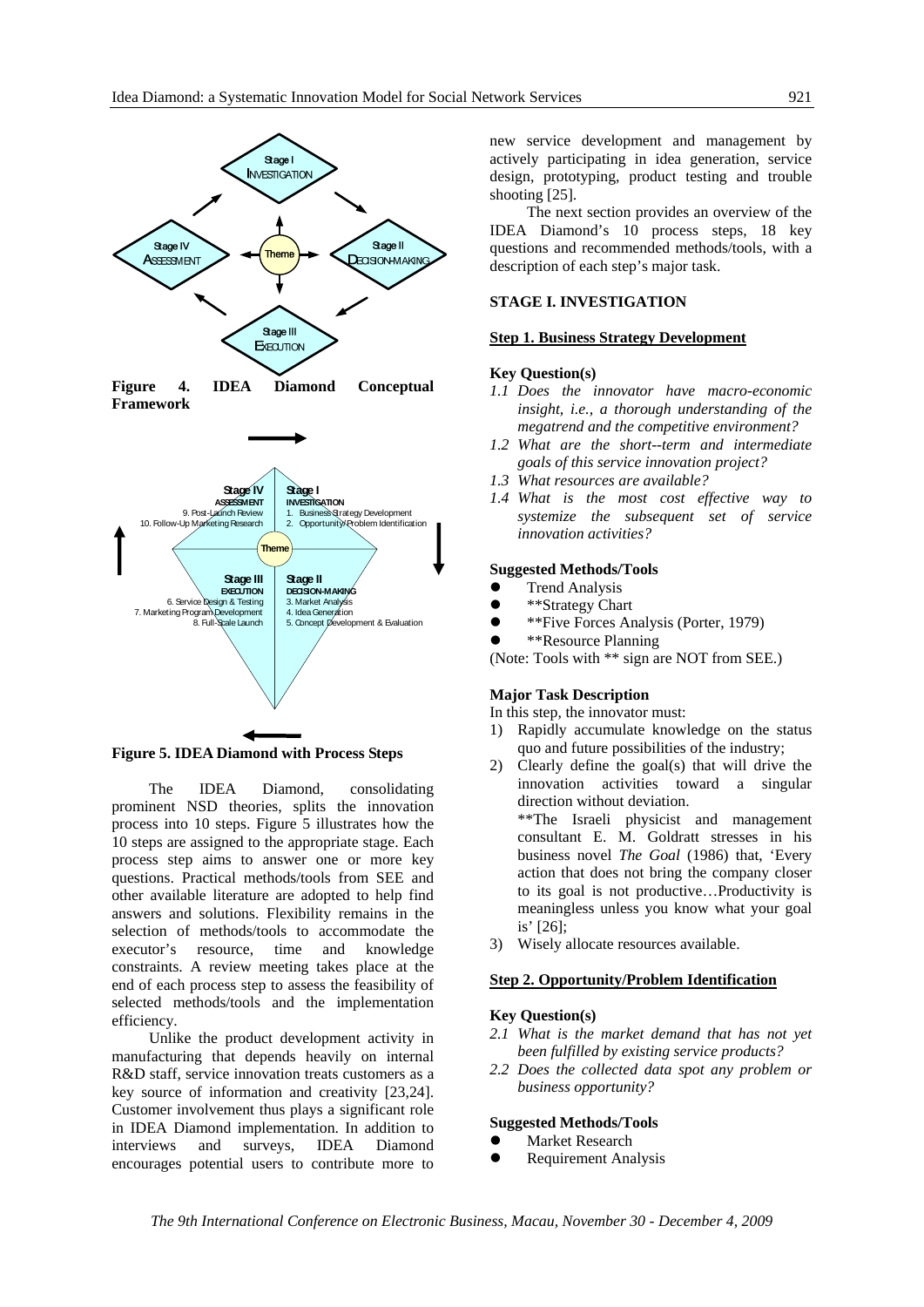- **Customer Observation**
- Silent Shopper
- Customer Questionnaire
- Means-End-Chain, MEC
- Personal Conversation (Interviews)

## **Major Task Description**

In this step, the innovator must:

- 1) Understand market needs, especially the unmet ones;
- 2) Identify the failure points within the delivery process of currently available service products.

## **STAGE II. DECISION-MAKING**

#### **Step 3. Market Analysis**

## **Key Question(s)**

*Is there a specific market segment or target group that the service should be designed for? If yes, who are they?*

## **Suggested Methods/Tools**

- Evaluation of Customer Survey
- Demand Analysis
- Customer Value Analysis
- Lead User Analysis (\*Persona)
- z \*\*STP

## **Major Task Description**

In this step, the innovator must:

- 1) Determine the market segment and target group to focus on;
- 2) Verify the market position of the service in question;
- 3) Explore the demand of the 'targeted customers'.
- 4) Compose a comprehensive **business plan**.

#### **Step 4. Idea Generation**

#### **Key Question(s)**

*What are the possibilities for our new service product?*

#### **Suggested Methods/Tools**

- \*\*Brainstorming
- \*\*Brainwriting
- Focus Group
- Customer Workshop
- **Customer Panel**

## **Major Task Description**

In this step, the innovator must:

1) Collect as many creative ideas as possible, from both the internal service innovation team and potential customers.

\*\*In Fraunhofer IAO's service engineering model, idea generation precedes requirement analysis (Figure 1). The IDEA Diamond, however, switches the order with a belief that ideas should be generated based on surveyed customer requirements.

## **Step 5. Concept Development and Evaluation**

## **Key Question(s)**

- *5.1 Which one of the ideas generated in Step 4 has the highest potential to become a profitable service product?*
- *5.2 Reasons?*

#### **Suggested Methods/Tools**

- **Concept Test**
- Kano Model
- Service QFD
- $\bullet$  \*\*Devil's Advocate

## **Major Task Description**

In this step, the innovator must:

- 1) Filter and prioritize ideas collected in Step 4 before putting them into practice;
- 2) Decide the idea that will be shaped into actual service product:
- 3) Document the 'abandoned' ideas for future use.

## **STAGE III. EXECUTION**

#### **Step 6. Service Design and Testing**

#### **Key Question(s)**

*Is the new service able to meet customers' expectation and creating memorable experience?*

#### **Suggested Methods/Tools**

- Service Simulation
- Scenario Technology
- Sequential Outcome Method<br>• Service Bluenrinting
- Service Blueprinting
- **•** Critical Incident Method
- Prototyping<br>• Service Test
- Service Test

#### **Major Task Description**

In this step, the innovator must:

- 1) Simulate the service delivery scenarios in detail;
- 2) Produce a service prototype;
- 3) Test the effectiveness of the service by offering free trials to potential customers;
- 4) Discover the service's insufficiencies and make improvements.

#### **Step 7. Marketing Program Development**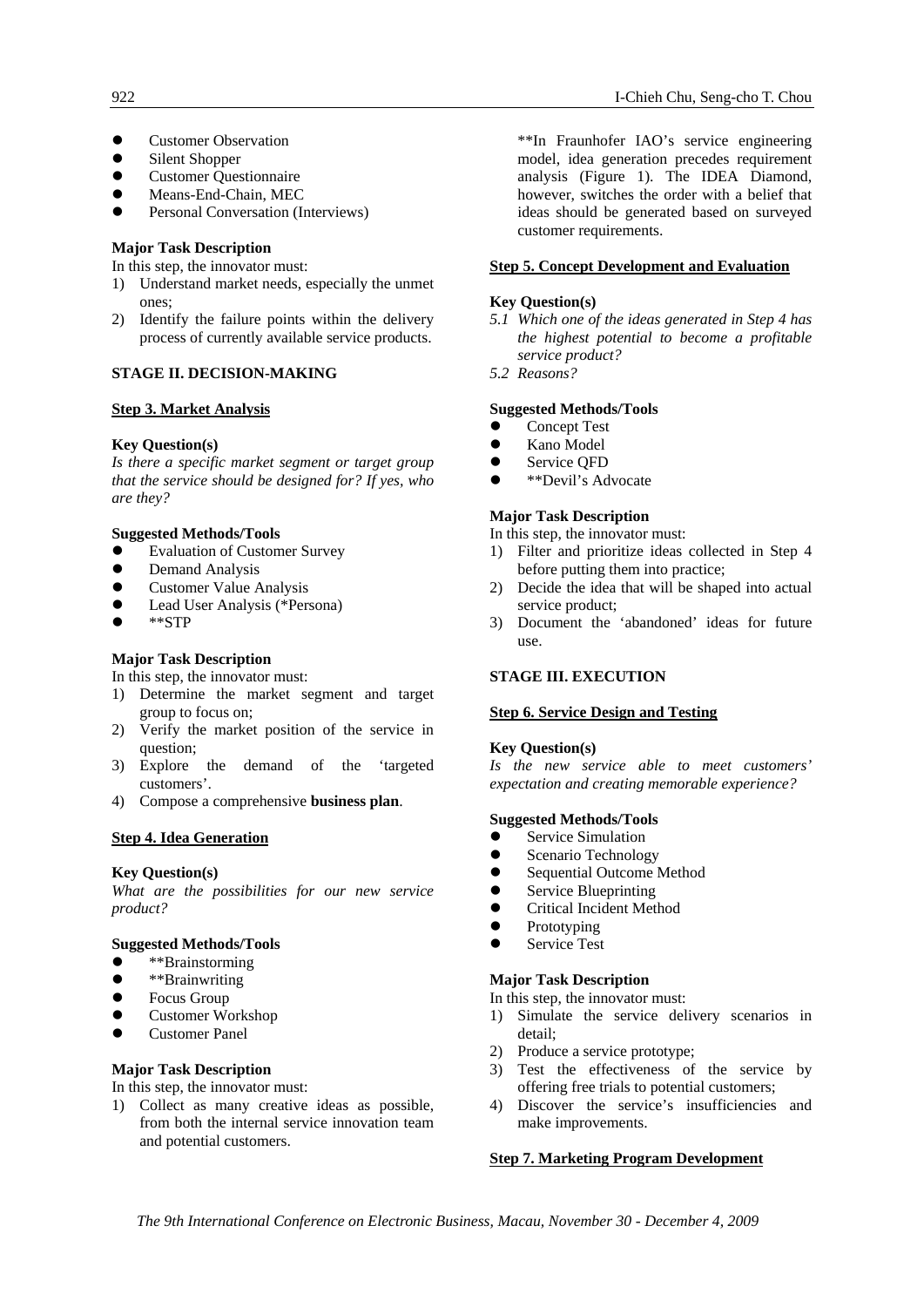## **Key Question(s)**

*What is the most appropriate 'marketing mix' for this new service product?*

## **Suggested Methods/Tools**

- Service SWOT Analysis
- \*\*Marketing Mix

## **Major Task Description**

In this step, the innovator must:

1) Develop a marketing strategy based on a thorough analysis of the service's strengths, weaknesses, opportunities and threats; Devise a feasible marketing plan.

#### **Step 8. Full-Scale Launch**

#### **Key Question(s)**

*What are the most cost effective marketing tactics to launch the new service?*

#### **Suggested Methods/Tools**

- \*\*Advertising Campaigns
- \*\*PR Events
- Customer Events

## **Major Task Description**

In this step, the innovator must:

- 1) Optimize the advertising budget;
- 2) Inform potential customers of the new service;
- 3) Encourage potential customers to try the new service.

## **STAGE IV. Assessment**

#### **Step 9. Post-Launch Review**

#### **Key Question(s)**

- *9.1 Does the new service fulfill the unmet market demand identified in Step 2?*
- *9.2 Are there any failure modes in the delivery of the new service?*
- *9.3 How should the failure modes be removed (e.g. by improving the existing product or developing a new one)?*

## **Suggested Methods/Tools**

- Customer Care Centre
- Evaluation of Empiric Reports from the Customer Contact
- **SERVOUAL**
- **Customer Satisfaction Analysis**
- z Transaction Analysis
- **Conjoint Measurement**
- Evaluation of Customer Complaint
- Feedback of Losing Customer
- FMEA (Failure Modes and Effects Analysis) for Service
- Frequency Relevance Analysis

## **Major Task Description**

In this step, the innovator must:

- 1) Collect customer feedback to examine service quality;
- 2) Evaluate the actual service delivery process and name problems that were not identified in the test stage (Step 7);
- 3) Improve the service and the delivery process if necessary.

#### **Step 10. Follow-Up Marketing Research**

#### **Key Question(s)**

- *10.1Did the new service launched in Step 8 cause any significant impact to the overall market environment? How?*
- *10.2Did the new service trigger new customer requirements? What are they?*
- *10.3Is it time that a new round of innovative service development be initiated?*

#### **Suggested Methods/Tools**

- $\bullet$  User Group
- Customer Forum
- $\bullet$  Customer Clubs
- Employee Exchange

## **Major Task Description**

In this step, the innovator must:

- 1) Compare the market environments with and without the new service;
- 2) Analyze the current competitive environment;
- 3) Initiate a new round of service innovation if appropriate.

#### **Case Study**

YOSI, world's largest Internet content provider, announced discontinuation of its unpopular SNS Y-Circle, which is the third SNS YOSI had decided to abandon. Such action has triggered users' doubt on YOSI's competitive advantage and sustainability in the SNS market. Meanwhile, YOSI's new CEO Winona Ferguson has been pressuring the vice president Pete Lindt to launch a killer app that can defeat Facebook. To fulfill this mission, YOSI is commissioning a consulting-research team to employ IDEA Diamond in development of a killer application that can deliver exceptional user experience in the OpenSocial environment.

## **IDEA Diamond Implementation**

In Step 1, a *trend analysis* was conducted through reviews of latest news, user behavior and available literature. A *strategy chart* was drawn to define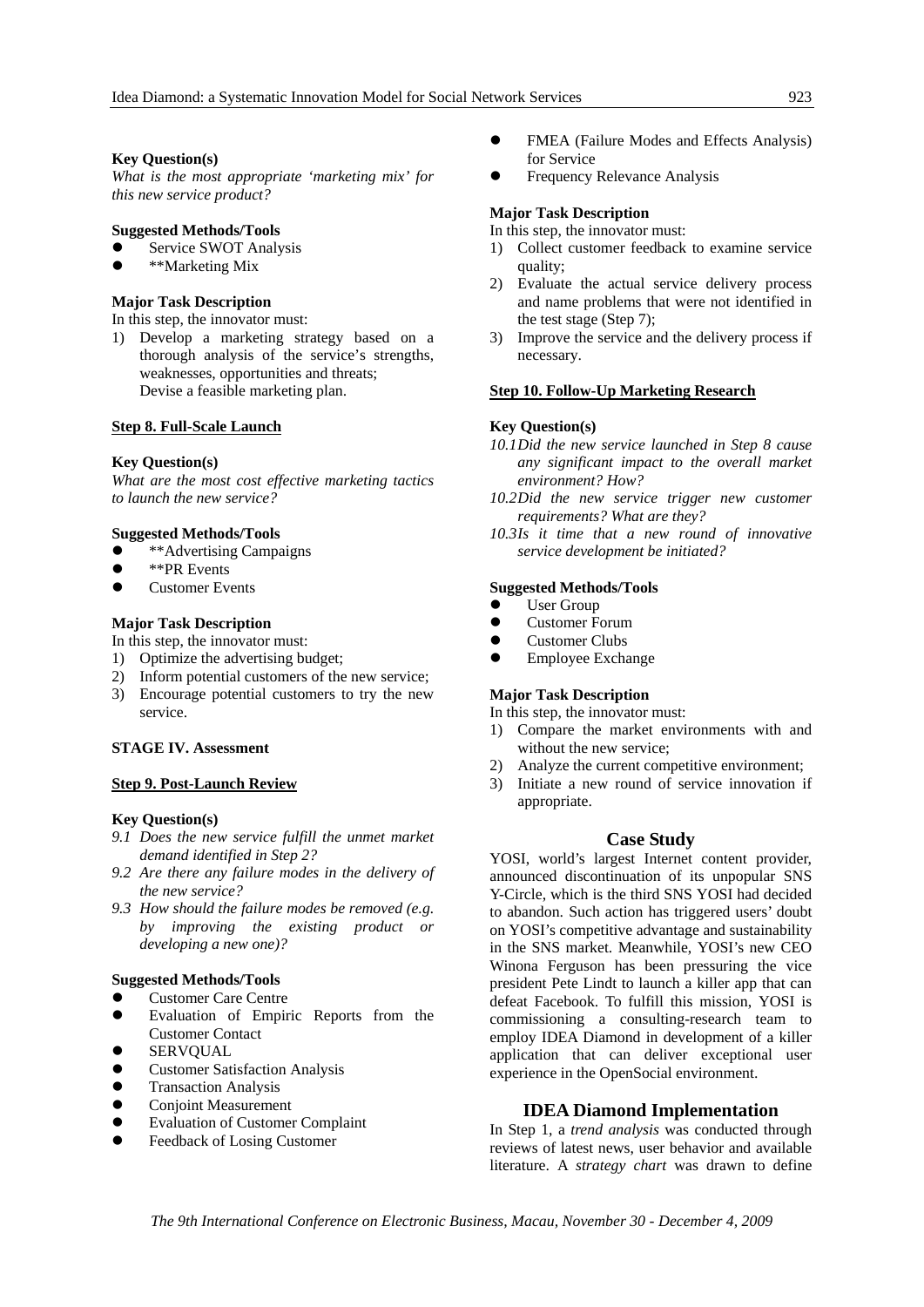YOSI's short-term goal (design a competitive OpenSocial network service) and intermediate goal (dominate the web trend via innovative applications). The chart also examined resources availability (inc. human resources, material/operational resources, and the immaterial resources) based on which the project scale is determined.

In Step 2, *expert interviews* and *secondary research* were conducted to discover the unfulfilled market demand, including customers' implicit preferences, unsatisfied needs and problems encountered during service contacts.

A unanimous observation among all interviewees is that Taiwan's SNS market has not yet seen any overwhelming success like Facebook's. YOSI, padded by its superior technology and business size, still has a chance to impress Taiwan SNS users. However, YOSI should focus on a particular market segment (like Facebook's initial focus on Harvard students) and investigate the motive/interest that pulls users to form a community. Data indicated that students aged 17~21 account for the highest Internet usage and demonstrate a strong need for online social-networking [27]; therefore the consulting-research team advised YOSI to target college students as the new OpenSocial app's primary users.

In Step 3, YOSI accepted the consulting-research team's proposal on target user selection. A *lead user analysis*, i.e., a *persona* analysis, was conducted to investigate the target group's Internet use behavior.

In Step 4, ideas were cultivated through a *brainstorming* session and five *focus group* meetings that involved both the internal personnel (YOSI's staff and the consulting-research team) and potential customers (sample college students). Over eighty percent of the invitees voiced that extracurricular activities/events constitute a major part of college life. A SNS with event-holding functionality that helps organize the events more efficiently would be highly appreciated. Functions should include event promotion, registration, photo/audio-visual clips posting, individual profile and chat room. Open APIs will also be attached to the service so third party developers can post new features to further enhance user experience.

In Step 5, all members within this service innovation project were invited to a *Service QFD* (quality function deployment, Figure 6) session, the purpose of which was to deploy the interrelationship between YOSI's technologies and surveyed customer requirements, thus finding the most effective and competitive resource optimization strategy to devise the activity/event management site for college students.



**Figure 6. Quality Function Deployment** 

## **\*\*Turning Point: YOSI project team's feedback**

Approaching the end of the QFD meeting, YOSI's project team reflected that the activity/event management only targeted a limited number of users (college students), but YOSI preferred in a SNS that could serve the general public. Hence, a significant change was made – the activity/event management site was replaced with a service that provides discounts, coupons and group-buy information with 'widgets' for everyday life (e.g. calendar, weather, map, etc.). Moreover, YOSI's project team requested that a stronger 'social' flavor be added to the service to meet the company's initial expectation of creating an '*OpenSocial* killer application'. Such adjustment entailed a refrain of certain process steps (Step 2 – 5).

## *Repeated Step 2*

The repeated round of market research was conducted through *literature and statistics review*. Data indicates that the online 'group buy', leveraging the big volume of buyers to obtain a further discounted price, has enjoyed a dramatic growth, and college students in Taiwan are also highly enthusiastic in joining group-buy activities on PTT, Taiwan's largest BBS. However, the functionality of PTT Group-Buy remains incomplete, causing participants to suffer the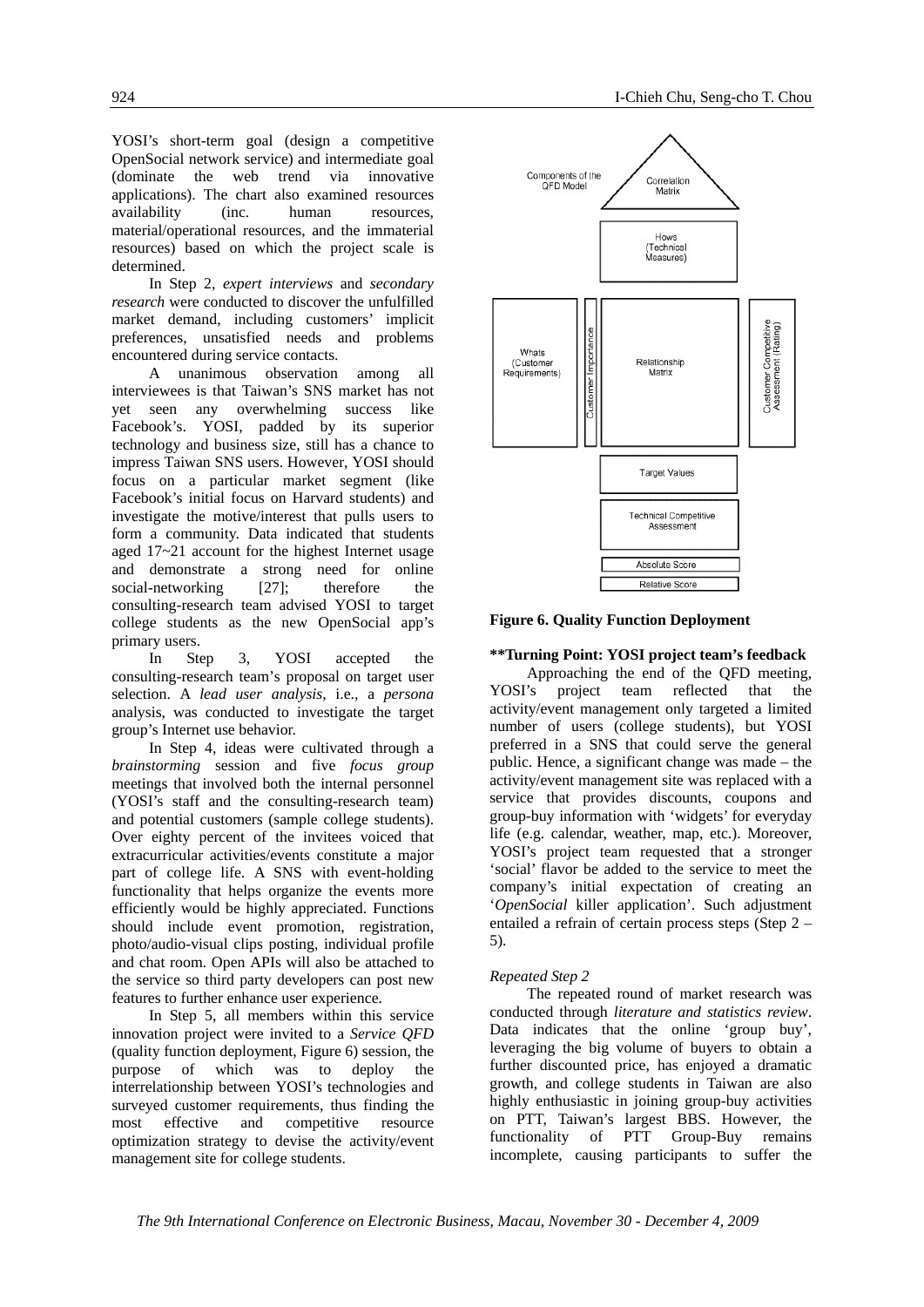redundant communication process with their peers. YOSI's project team and the consulting-research team agreed to create a service that incorporates the spirit of PTT Group-Buy with more advanced and user-friendly features.

## *Repeated Step 2*

The target group remains unchanged: Taiwan college students aged 17~21.

## *Repeated Step 4*

The consulting-research team called for another *brainstorming* session to generate ideas for the new group-buy service, focusing on ways to strengthen the group-buy application's 'social' meaning and its 'pulling' effect.

#### *Repeated Step 5*

Based on the Japanese quality control scholar Noriaki Kano's *Kano Model* (1984) that divides product qualities into four categories – indifference, attractive, one-dimensional and must-be, the consulting-research team divided ideas collected in Repeated Step 4 into two major groups: the *must-be*  qualities and the *attractive* qualities.

## **Must-be Qualities**

(Primary functions to serve the group-buy purpose)

- Basic group-buy information
- Product description and price
- Important numbers, (e.g. minimum number of buyers required, participants accumulated, etc.)
- Delivery methods (e.g. mailing, face-to-face trading, etc.) and details
- Opinion exchange
- $Log-in$
- Calendar
- Search engine and keyword tags
- Interaction with other participating buyers
- Forum
- Instant messenger

#### **Attractive Qualities**

(Social-networking features that encourage users to stick to the site, interact with other peers and eventually pull more users in)

- Profile
- Friends list
- Real-time status update
- Virtual money
- **Games**

Due to time constraint and resource limitation, YOSI's innovation of the group-buy application only progressed to Step 6 – Service Design and Testing.

Before realizing the group-buy service drafted in Repeated Step 5, the consulting-research team utilized *Scenario Technology* to simulate a user experience journey and identify the critical service contact points that might affect users' perception of the service quality. Solutions to potential problems were sought and gaps were filled in this step to fortify the service architecture. The application was then *prototyped* based on a revised blueprint, and a series of *service tests* took place within the entire project team to assess the application's eligibility for full-scale launch.

#### **Conclusions**

The world has been witnessing a shift from agricultural, industrial, service to experience economy, and it is now the novel experience during service encounter that distinguishes one product from other competitive offerings [22]. Researchers on new product development (NPD), new service development (NSD) and service engineering all believe that a systematic service development methodology that takes user needs into consideration can boost innovation efficiency, create user-centric service and thus deliver better user experience. In this research paper, a new service development model, IDEA Diamond, was devised and implemented to assist a reputable SNS provider in exploring unfulfilled market demand, identifying the most potential market segment and developing a new service catering to the target customers' needs. Systematic, methodical-technological tools were utilized during IDEA Diamond implementation. The model is not limited to the SNS field but also applicable to the entire service industry. Employment of the IDEA Diamond would, overall, add 'a unique mix of value' [28] to the service companies on both strategic and operational level.

IDEA Diamond requires a consistent project theme, a comprehensive business strategy and precise goals, the combination of which would prevent the innovation personnel from going astray. For companies whose innovation used to be *ad hoc*, the IDEA Diamond offers clearly defined guidelines and situation-specific methods/tools to schematize the service innovation process. At the end of each process step, a review meeting is held to assure that the result of each activity meets the expectation of various stakeholders. The meeting not only examines what has been done in recent process steps, but also previews what will be done subsequently and evaluates resource allocation efficiency.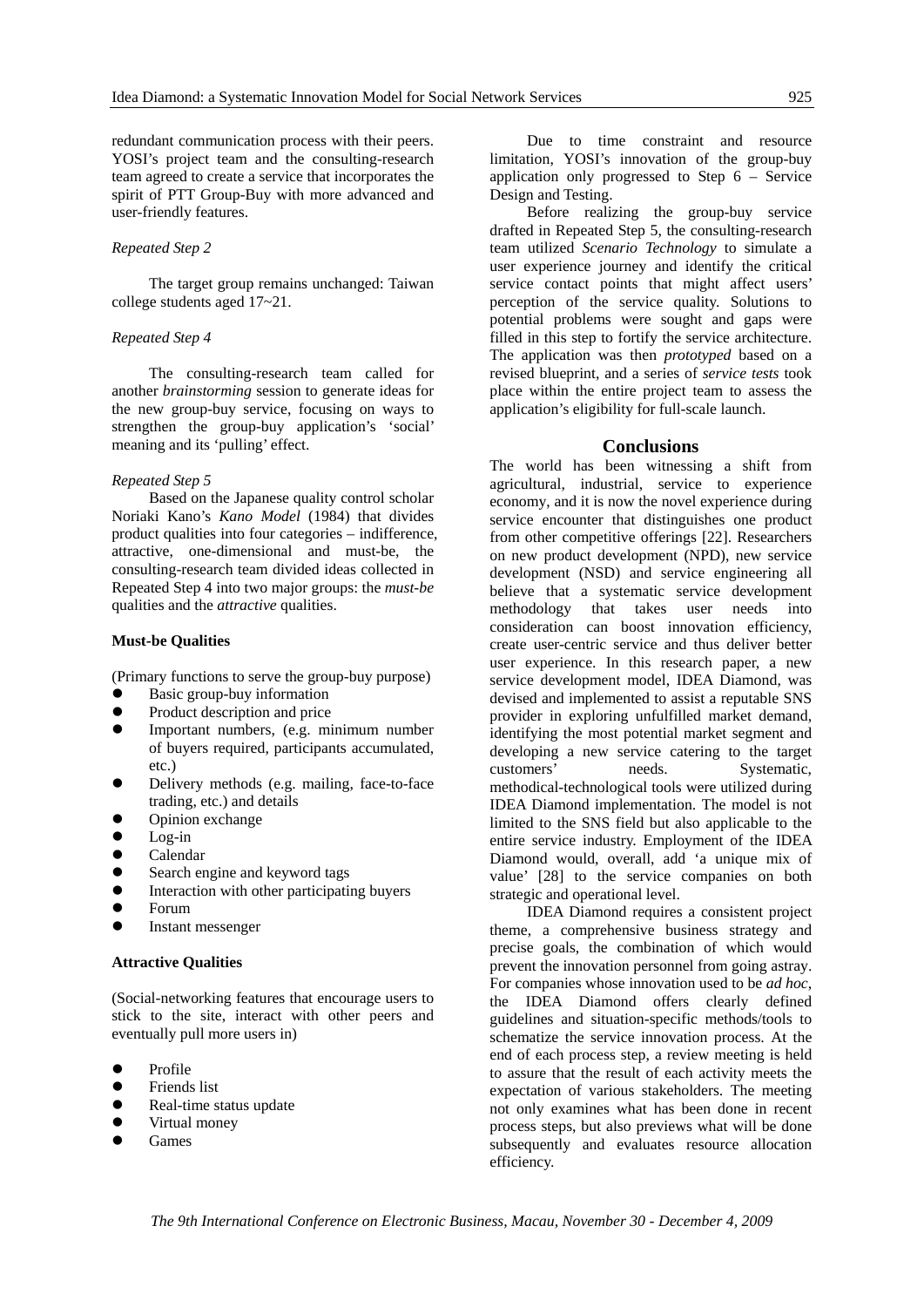Before committing resources to idea realization, the innovation personnel is encouraged to quickly prototype the selected idea through various methods such as drawing pictures, handcrafting a trial product, plotting a service experience journey with user scenarios and forecasting the critical incidents during service contacts (Kelley, 2001). This action helps reconfirm the project direction and stimulate organizational learning that will benefit future development of new services. Since innovation is an ongoing process, a concept proven unsuccessful still helps accumulate experiences of concept prototyping and testing, which should be considered valuable asset in the company's innovation knowledge base.

On the other hand, flexibility is allowed in the progression of IDEA Diamond's 10 process steps. Despite the IDEA Diamond's predefined order, some process steps may have to recur should the project direction be modified (as happened in the YOSI case). Implementation of the IDEA Diamond therefore becomes an iterate rather than a strictly linear procedure.

However, when IDEA Diamond helps reduce resource misuse and increase innovation success rate, it does not 'guarantee' success of the new service product for various reasons. Observed variables that impinge on the result of IDEA Diamond implementation are discussed as follows.

First, resource availability – including time, money and knowledge – determines the scope of the innovation project and thus the number of activities that are allowed to be executed. In-depth execution of service development methods/tools could be time-consuming. To accelerate the innovation process, an additional investment on human resource is required – either to hire first-tier field experts or to increase the number of participants. When budget constraint forces involvement of less costly or even voluntary manpower, knowledge and skill limitation of the personnel will likely lead to inadequate or inappropriate selection of methods/tools. Should there be a discrepancy between the amount of resource committed and the resource provider's expectancy level on the project result, conflicts do occur.

Second, it is always a challenge for stakeholders to reach a consensus during the decision-making process. Take the YOSI case as an example. While the consulting-research team tried to create the service based on researched customer needs, YOSI denied the consulting-research team's market-oriented proposal of building an event management site and decided to adjust the project direction to fit YOSI's long existing organizational culture. Being the resource provider, YOSI

apparently enjoyed higher judgment power than the consulting-research team and thus pressured the latter to comply. Given that YOSI had already failed several SNSs, discarding the consulting-research team's market-research-based advice could render another loss of a promising opportunity. The company's rejection may be analyzed in two folds. On one hand, YOSI still indulged itself in the old glory and refused to jump out of its current operational pattern. On the other, YOSI did not assign the right personnel – those with an entrepreneurial mindset – to this service innovation project. Analogizing the IDEA Diamond as a tool that carves a gemstone (i.e. a creative idea) into a precious treasure, the quality of the end product does not depend merely on the sharpness of the tool but also on the craftsmanship. In other words, the personnel's capability of making the right decision directly affects the performance of the IDEA Diamond.

Third, although the IDEA Diamond aims to help the service sector in general, industry-specific requirements remain and whether the IDEA Diamond meets those requirements is still in question. OpenSocial, for instance, is an ultramodern subject field with several characteristics that are unique to conventional service industries. SNS providers in the OpenSocial environment encounter competition from every corner in the world since anyone with programming knowledge can produce a rival application. OpenSocial also requires speedy updates of service features before they are outdated, forcing SNS providers to constantly invite new engineering ideas in quantity without controlling quality. Rapid production of new applications, however, is simply not enough. Besides efficiency, SNS providers are also competing on the durability of a killer app. Hence, SNS providers must consistently monitor the market and cleverly use tactics to keep users excited. Even if SNS providers in OpenSocial context can largely leverage 'user generated content (UGC)', they are, from the management perspective, still responsible for initiating one or more key applications to retain users in the service and trigger open innovation. To judge which application or API is worth investing, SNS providers need a deep understanding of what users want now and what users might want in the future. To solve the atypical challenges SNS providers are currently facing, adaptation of the IDEA Diamond to the OpenSocial context is still required.

Last but not least, the IDEA Diamond is a new model that has not yet been widely implemented in enterprises, and its 'best practice' is still under research. More empirical data must be collected to provide a quantitative review on the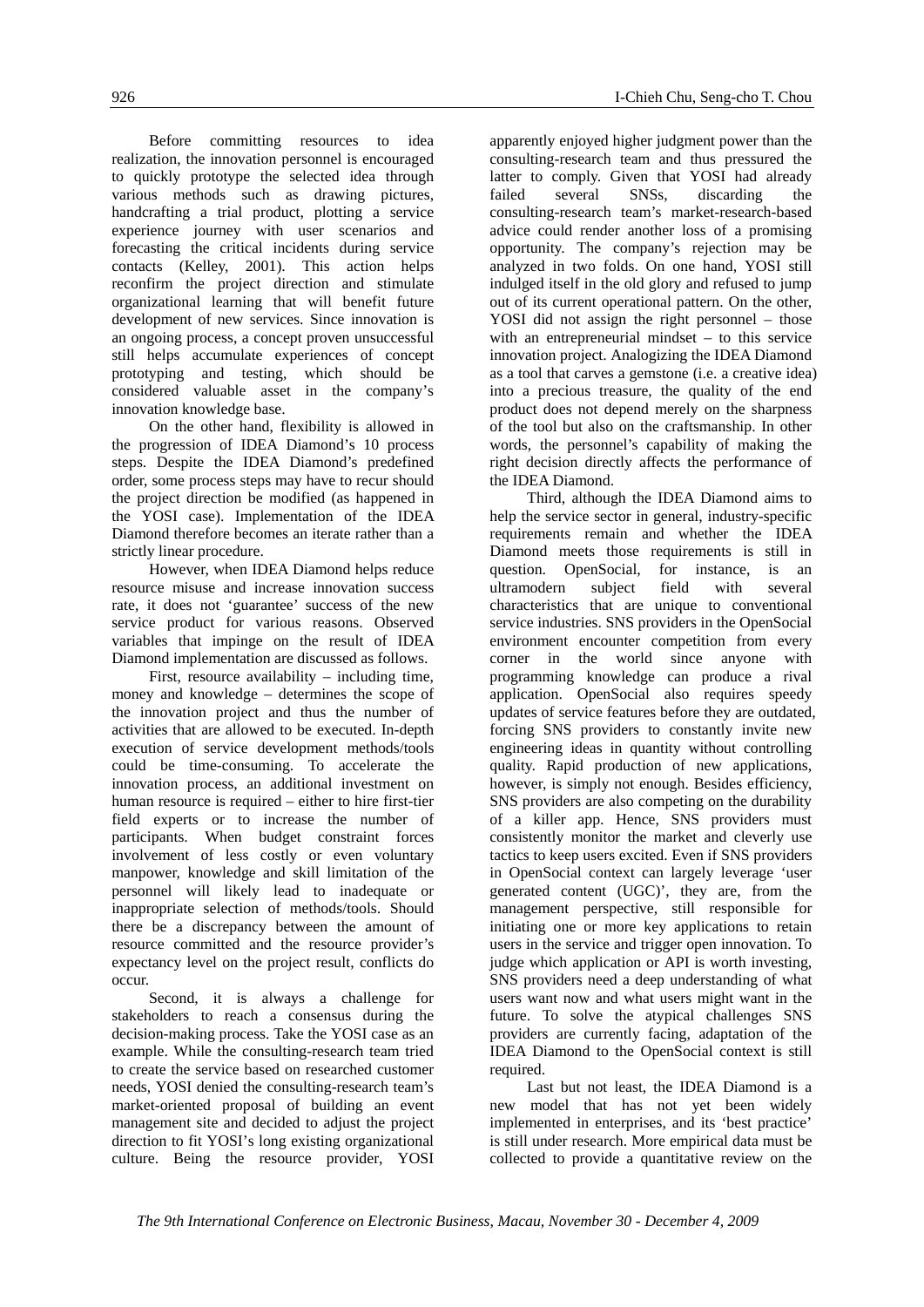IDEA Diamond's effectiveness. However full-fledged in its functionality, the IDEA Diamond does not promise profitability of the new service developed. Service providers still need strategic vision and a lucrative operational model to stimulate business growth. Only through a brilliant mix of the innovator's commitment to the project, the amount of resource invested, the appropriateness of team building and the team leader's project management expertise can the value of IDEA Diamond be optimized. For the IDEA Diamond's future improvement and transformation, a potent measurement model that evaluates the IDEA Diamond's comprehensiveness, compatibility, consistency and continuity must also be established.

#### **References**

- [1] Boyd, D. M. and Ellison, N. B., Social Network Sites, *Journal of Computer-Mediated Communication*, 13, 2008, pp.210-230.
- [2] Cooper, R.G., Easingwoold, C.J., Edgett, S., Kleinschmidt, E.J., and Storey, C.,. What distinguishes the top performing new products in financial services, *Journal of Product Innovation Management*, 11, 1994, pp.281-299.
- [3] Grönroos, C., *Service Management and Marketing. Managing the Moments of Turth in Service Competition*, Lexington, MA, Free Press/Lexington Books, 1990.
- [4] Reicheld, F.F., Sasser, W.E. Jr., Zero Defections Comes to Services, *Harvard Business Review*, 68, 1990, pp.105-111.
- [5] Van Riel A. C. R., Lemmink, J. and Ouwersloot, H., High-Technology Service Innovation Success: A Decision-Making Perspective, *Journal of Product Innovation Management*, 21(5), 2004, pp.348-359.
- [6] Chesbrough, H. and Spohrer, J., A Research Manifesto for Services Science, *Communications of the ACM*, 47(7), 2006, pp.35-40.
- [7] Pessemier, E. A., *Product Management*, New York: John Wiley and Sons, Inc., 1977.
- [8] Scheuing, E. E., *New Product Management*, Hinsdale, Ill.: The Dryden Press, Inc., 1974.
- [9] Urban, G. L. and Hauser, J. R., *Design and Marketing of New Products*, Englewood Cliffs, N.J.: Prentice-Hall, Inc., 1980.
- [10] Booz, Allen and Hamilton, *New Products Management for the 1980s*, New York: Booz, Allen and Hamilton, Inc., 1982.
- [11] Donnelly, J. H., Berry, L. L. Jr. and Thompson, T. W., *Marketing Financial*

*Services*, Homewood, Ill.: Dow Jones-Irwin, 1985.

- [12] Johnson, E. M., Scheuing, E. E. & Gaida, K. A., *Profitable Services Marketing. Homewood*, IL: Dow-Jones Irwin, 1986.
- [13] Bowers, M., *New Product Development in Service Industries*, Ph.D. Dissertation, Texas A and M University, College Station, 1986.
- [14] Crawford, C. M., *New Products Management*, Homewood, Ill.: Richard D. Irwin, Inc., 1987.
- [15] Schueing, E. E. and E. M. Johnson, A Proposed Model of New Service Development, *The Journal of Services Marketing*, 3(2), 1989, pp.25-34.
- [16] Easingwood, C. J., New Product Development for Service Companies, *Journal of Product Innovation Management*, 3(4), 1986, pp.264-275.
- [17] Edgett, S., Developing New Financial Services within UK Building Societies, *International Journal of Bank Marketing*, 11(3), 1993, pp.35-43.
- [18] Martin, C. R. and Horne, D. A., Services Innovation: Successful versus Unsuccessful Firms, *International Journal of Service Industry Management*, Vol. 4, 1993, pp.48-64.
- [19] Bullinger, H.-J., Fähnrich, K.-P. and Meiren, T., *Service Engineering – Methodical Development of New Service Products*, International Journal of Production Economics, 85(3), 2003, pp.275-287.
- [20] "Fraunhofer IAO" official website. http:// www.iao.fraunhofer.de/lang-en.html
- [21] "IDEO" official website. http:// www .ideo.com/
- [22] Pine, J. B., II, and Gilmore, J. H., Welcome to the experience economy, *Harvard Business Review*, 1998, pp. 97-105.
- [23] Sundbo, J. and F. Gallouj, *Innovation in Services – SIS4 Project Synthesis*, Norway: STEP Group, 1998.
- [24] Tamura, S., Sheehan, J., Martinez, C. and Kergroach, S., *Promoting Innovation in Services. Organization for Economic Co-operation and Development*, OECD, Paris, France, 2005. Available at: http:// www .oecd.org/dataoecd/21/55/35509923.pd f
- [25] Magnusson, P. R., Matthing, J. and Kristensson, P., Managing User Involvement in Service Innovation, *Journal of Service Research*, 6(2), 2003, pp.111-124.
- [26] Goldratt, E. M. and J. Cox., *The Goal: A Process of Ongoing Improvement.* New York: North River Press, 1986.